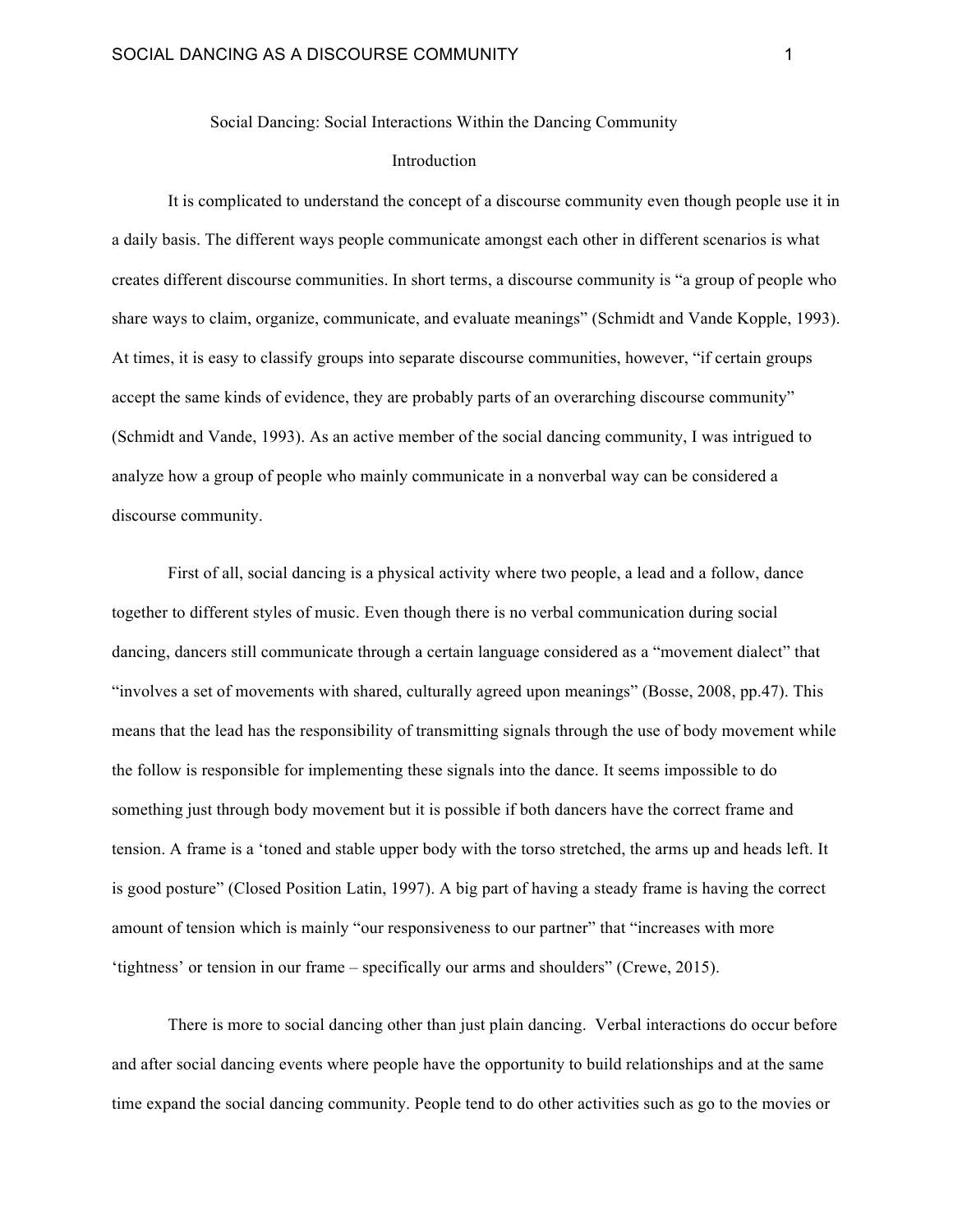go out to eat before and after social dancing events. After being involved in the social dancing scene for over a year, I consider social dancing as a discourse community because they use communication outside of the dancing scene. Therefore, my main focus is to analyze the interactions in and out of the social dancing scene and demonstrate why it can be considered a discourse community.

## Methods

I decided to interview Mariana who has been involved in the social dancing scene for a year, the same time I have spent social dancing too. Mariana is a second-year undergraduate majoring in Sociology at the University of California, Davis. I decided to interview Mariana because she and I are regulars at The Graduate, a social dancing venue near UC Davis. I believe that having a different perspective on the interactions in and out of the social dancing scene can help me analyze more in depth the ways in which social dancing is its own discourse community. I analyze Mariana's interview and also provide my personal observations in regards to the interview. The main purpose of the interview is to obtain primary feedback on the verbal interactions that occur in and outside of the social dancing community. The interview consisted of the following open ended questions:

| Mariana                                            | <b>Personal Observations</b>                  |
|----------------------------------------------------|-----------------------------------------------|
| Question 1: Why do you like social dancing?        | Question 1: Why do you like social dancing?   |
| I like dancing to this type of music because it's  | I enjoy social dancing because it is a way to |
| usually fun, upbeat, and because of the            | meet new people and create new                |
| connection that you develop with the dancers. It   | relationships. In the social dancing scene, I |
| also offers opportunities for people to show their | constantly interact with other dancers and I  |
| own unique styling, making it fun to express       | am pushed to interact with in a verbal and    |
| your individuality.                                | nonverbal way.                                |

Results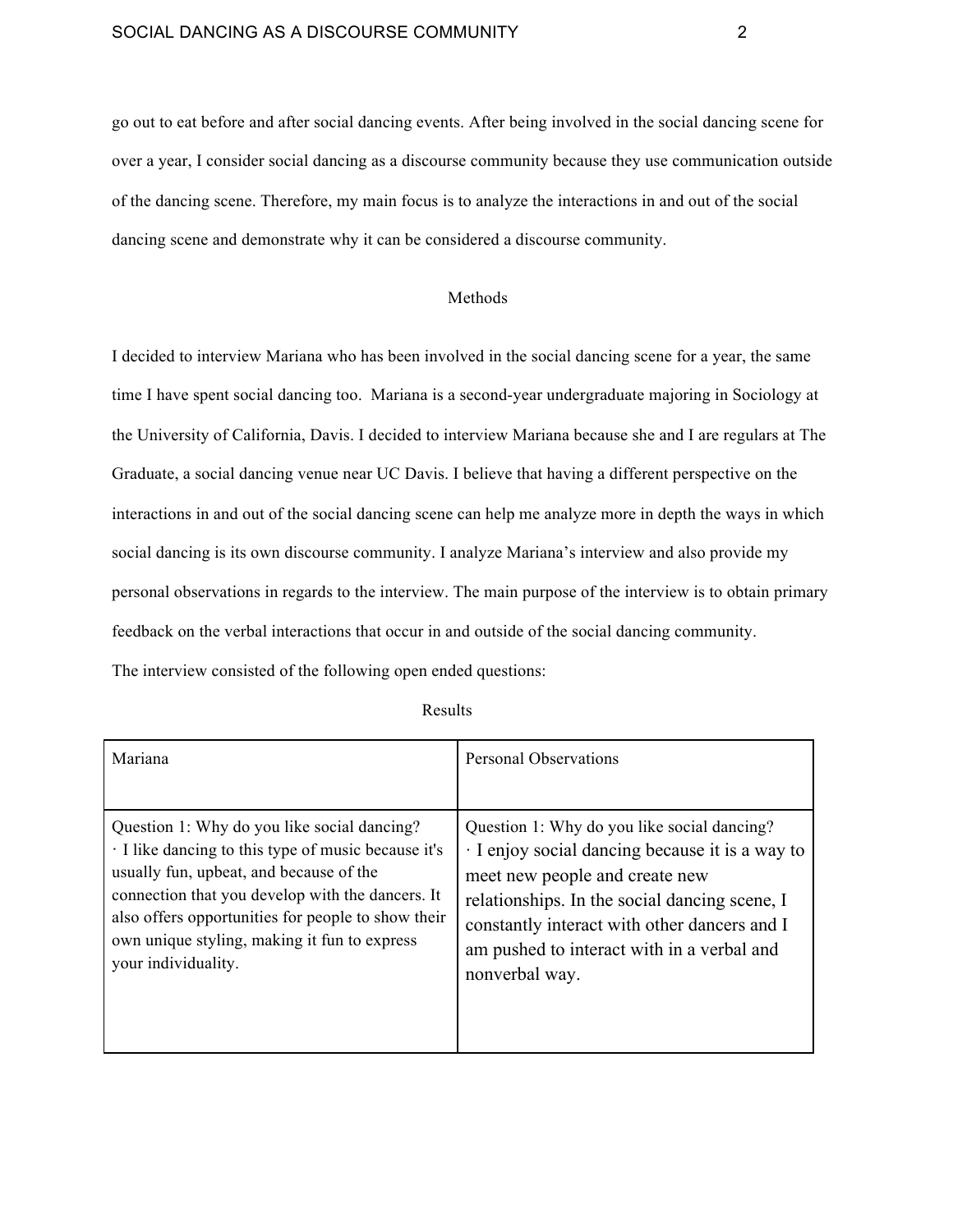| Question 2: How do you ask someone to dance?<br>· When I ask someone to dance, I often extend<br>my hand towards my direction, and I ask them if<br>they would like to dance this song with me.                                                                                                                                                                                                                                                                                                                                                                                                                                          | Question 2: How do you ask someone to dance?<br>When I ask someone to dance I tend to politely<br>extend my hands towards their direction and<br>verbally ask them if they want to dance with me.<br>I always make sure to smile and respectful at all<br>times.                                                                                                                                                                                                                                                                                                                                                                                                     |
|------------------------------------------------------------------------------------------------------------------------------------------------------------------------------------------------------------------------------------------------------------------------------------------------------------------------------------------------------------------------------------------------------------------------------------------------------------------------------------------------------------------------------------------------------------------------------------------------------------------------------------------|----------------------------------------------------------------------------------------------------------------------------------------------------------------------------------------------------------------------------------------------------------------------------------------------------------------------------------------------------------------------------------------------------------------------------------------------------------------------------------------------------------------------------------------------------------------------------------------------------------------------------------------------------------------------|
| Question 3: What do you do if someone rejects<br>dancing wit<br>h you?<br>When someone rejects dancing with me, I just<br>thank them and tell them not to worry about it,<br>smile and leave. I continue being friendly just for<br>them to be sure that it's everything is ok.                                                                                                                                                                                                                                                                                                                                                          | Question 3: What do you do if someone rejects<br>dancing with you?<br>When someone rejects dancing with me, I<br>always let them know that it is totally okay. Most<br>dancers feel pressured to say yes but saying no is<br>also acceptable in the dancing scene. This could<br>be due to many reasons such as they are tired or<br>they do not feel comfortable dancing to a certain<br>type of music.                                                                                                                                                                                                                                                             |
| Question 4: Question How does the dancing<br>community work?<br>I think the relationships formed in the social<br>community starts with two people dancing<br>multiple times. If you dance regularly with the<br>same dancer, the physical connection while<br>dancing increases, and you become more<br>comfortable. This often leads to the dancers<br>eventually talking with one another; first with<br>what they like about the dancing scene, and with<br>time, having more personal talks. The more this<br>talks continue within the dancing scene or<br>outside, the more likely or stronger the<br>friendship will be created. | Question 4: Question How does the dancing<br>community work?<br>The dancing community is a safe space that is<br>made of by strong relationships. When someone<br>is new to the dancing scene, there are dancers<br>who are happy to teach them the basics or new<br>tricks. They help each other improve by giving<br>each other constructive advice. When I first<br>started working, I introduced myself to great<br>dancers who help me improve at a really fast<br>pace. After dancing with the same people for a<br>long time, I have reached a new level of<br>friendship. We all share a passion and admire<br>each other for wishing to improve as dancers. |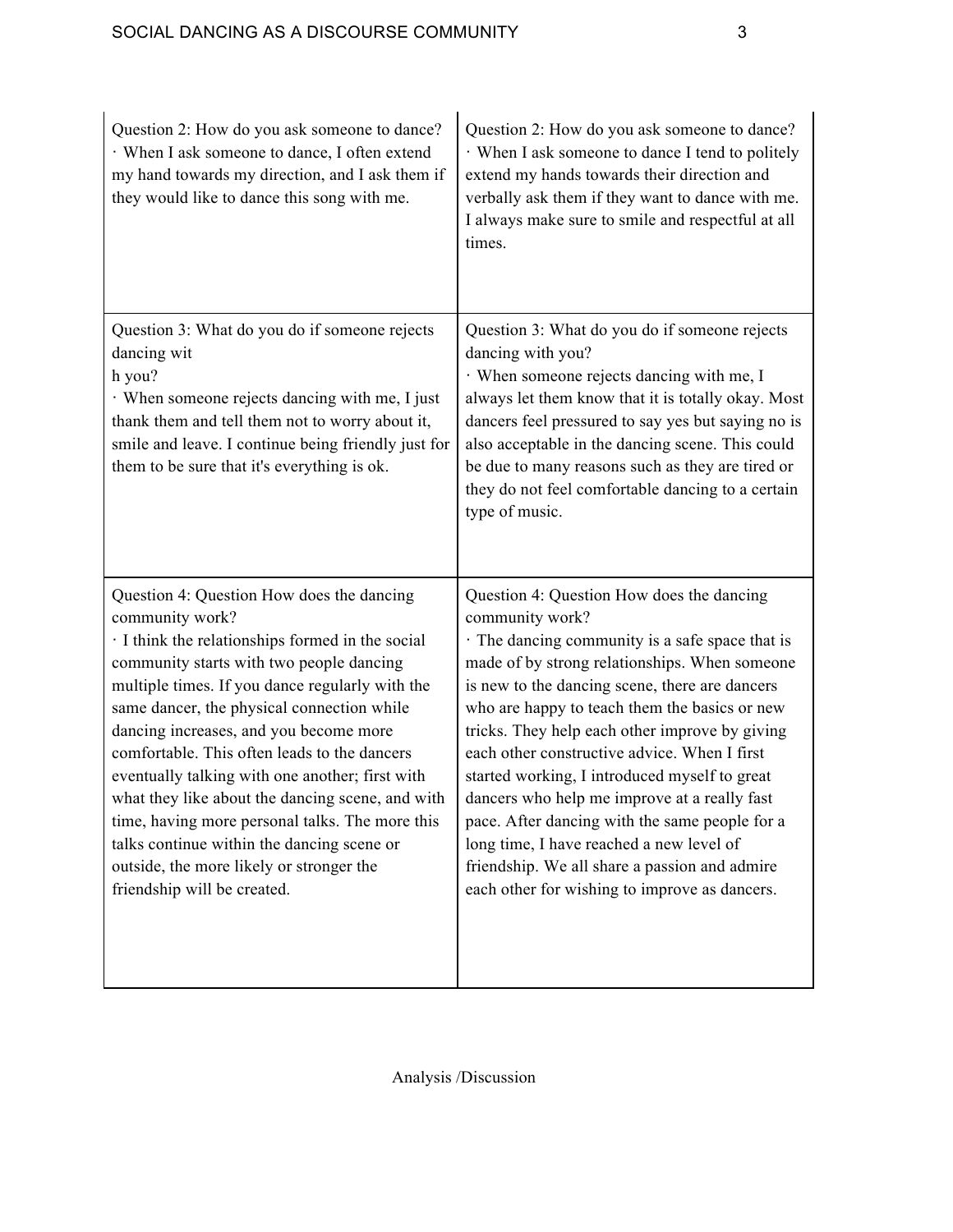Both Mariana and I are UC Davis undergraduates and are also regulars at The Graduate, a social dancing venue. Since both of us go to The Graduate at least once a week, we have established relationships with students from Sacramento State University who are also regulars. After dancing with the same group of people over a year, we have established strong relationships with social dancers from Sacramento State. The more interactions we have with one another, the more we are open to organizing activities outside of the social dancing scene creating a non-verbal social dancing activity into a discourse community.

Based on the responses from Mariana, I have concluded that social dancing is a discourse community. Mariana and I have made similar observations in the way people interact inside and outside of the social dancing scene. Inside the social dancing community, people respect each other as dancers since they all share an interest. This is noticeable when dancers politely ask someone to dance. When Mariana asks someone to dance she explains that she "often extend my hand" and "ask them if they would like to dance" (personal interview, May 21, 2017). In some occasion, if one is very close to the person that is being asked to dance, nonverbal communication such as extending their hands is only required.

If for any reason Mariana gets rejected she kindly "thanks them and tell them not to worry about it" then she "smiles and leaves" (personal interview, May 21, 2017). From my own personal observations, I tend to do the same thing, always handling my actions with respect. When asking someone to dance, I politely extend my hand toward the other person and wait for their approval. If people reject my offer, I politely smile and walk away. Asking someone to dance and rejecting someone in a proper manner are one of the first things that instructors teach to new social dancers. This is because it will make our "partners feel supported and at ease" which will lead to more enjoyable dancing experiences (Crewe, 2015). One of the most important factors about social dancing is to be respectful towards one another nonverbally and verbally. If dancers feel uncomfortable dancing with their partners, they are encouraged to thank their partners for the dance and walk away. This will let the other dancer know that whatever they were doing was not done properly or was inappropriate. Even though social dancing is nonverbal, it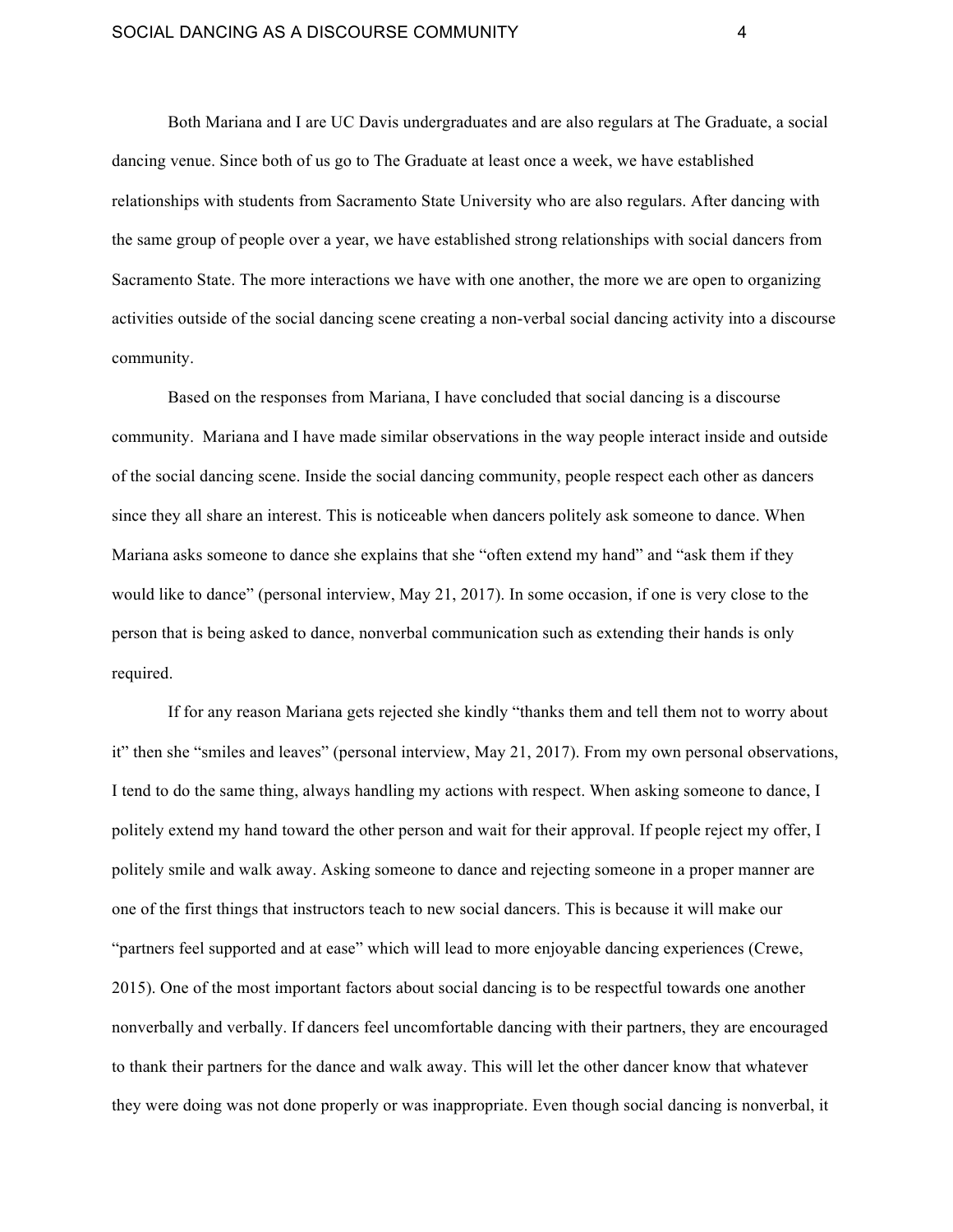is important to verbally express each other's thoughts so that the social dancing community keeps growing as a safe space for social dancers from all levels.

Therefore, the fact that people give meaning to counts and how these counts are then transformed into a "movement dialect" by social dancers is in fact a characteristic of a discourse community (Bosse, 2008). In terms of socializing, I agree with Mariana in that people in the social dancing scene connect first through dancing and then seek opportunities outside of the social dancing scene to build onto their relationships. Also, it is noticeable how people interact with one another in the same way people interact in different discourse communities. People who are involved in the social dancing scene like the same music, same artists, same dancers, and also gather in similar places. For example, a conversation with social dancers involves talking about workshops and festivals they attended, famous social dancers they met, popular dancing venues, best dancing experiences, and dancing shoes. Through these types of conversations, social dancers give each other tips on ways to improve and create a better environment for future social dancers.

## Conclusion

After analyzing the social dancing scene, I have concluded that the social dancing community is considered a discourse community because communicate beyond the dance venue. For my primary research, I interviewed one social dancer who has been part of the social dancing community for over a year. The responses I received in terms of how people behaved in and outside of the social dancing scene supported my conclusion that the social dancing community can be considered a discourse community. However, social dancers also communicate verbally using a different language that can be seen through the use of counts and special use of other vocabulary. The main goal of the social dancing community is to create a safe space for all dancers of all ages. Social dancing is not only about being part of an activity that requires skill but it has become a great way to socialize and meet new people who share a similar passion. Some members of this community use social dancing as a way to cope with anxiety or stress while others wish to gain higher levels of skill to become better dancers. However, the main goal of social dancing is to have fun and to enjoy the moment.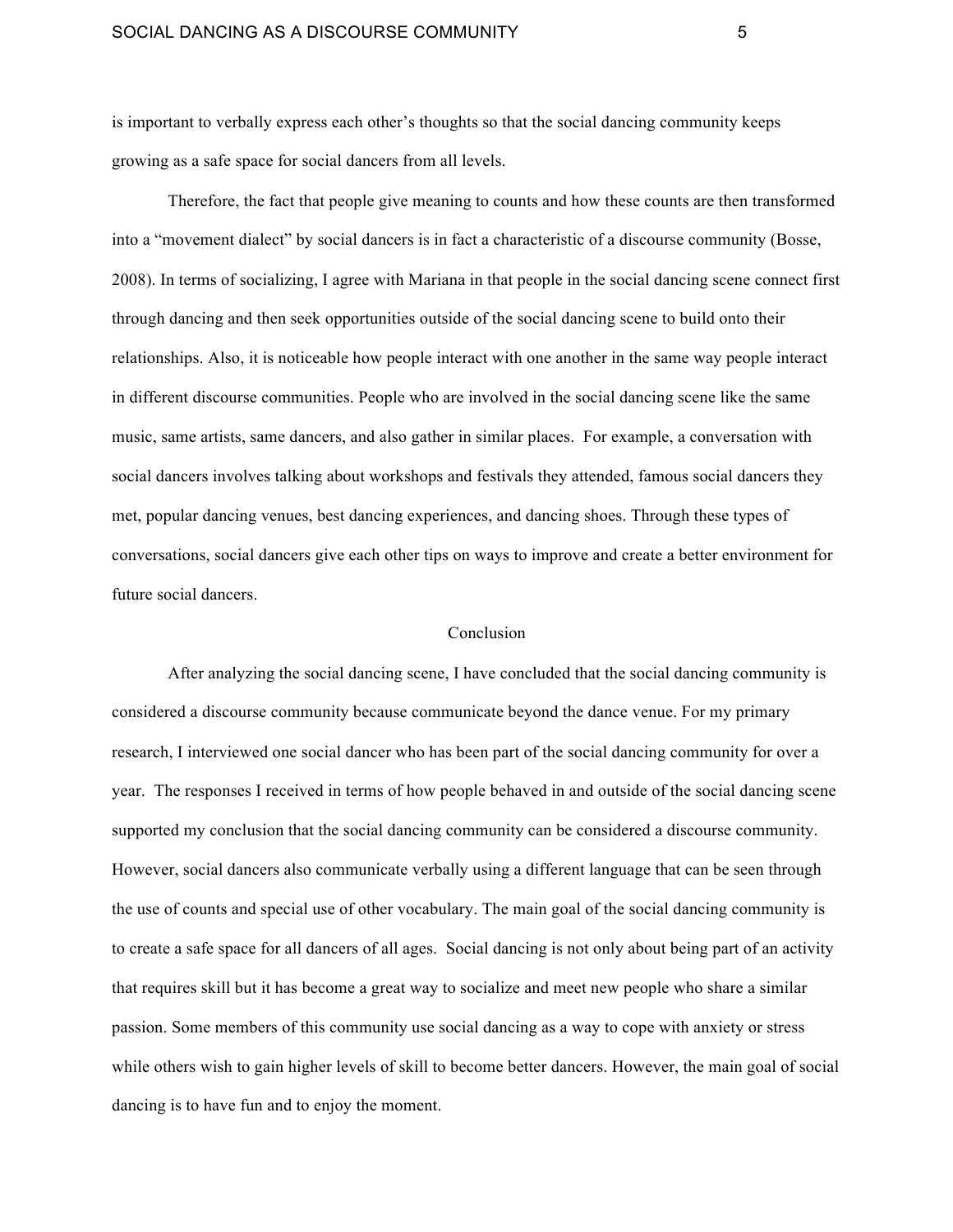## Appendix

| Name of step  | Description                                                                                                                                                                                                                      |
|---------------|----------------------------------------------------------------------------------------------------------------------------------------------------------------------------------------------------------------------------------|
| Latin dancing | The partner dances originating from the<br>Caribbean: mambo, rumba, merengue, etc.                                                                                                                                               |
| Following     | The ability of the follower to react correctly to<br>the signals given by the leader through physical<br>and visual connections. The act of moving a<br>fraction of a second later than the leader, and yet<br>still be on time. |
| Leading       | Effective communication of intended actions by<br>the leader through the use of leader's own body<br>movements and through one or more physical or<br>visual connections to the follower                                         |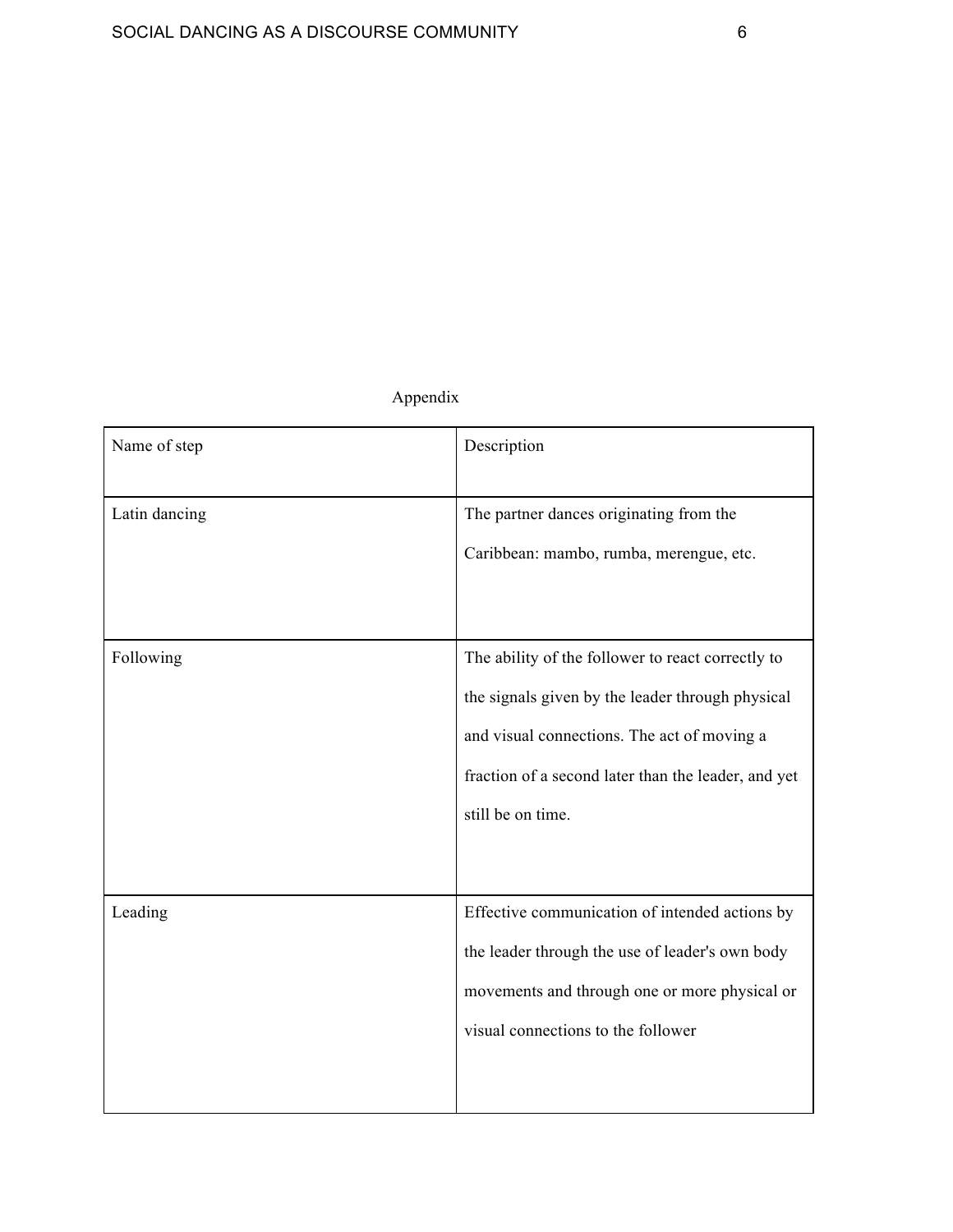| Frame | Posture, body position, and arm position for the |
|-------|--------------------------------------------------|
|       | purpose of maintaining connection                |
|       |                                                  |

(Basic Dance Vocabulary, 2002).

References

*Basic Dance Vocabulary*. (2002). USA Dance, Inc.

Retrieved from http://usadance.org/college/forms-and-resources/

Bosse Joanna. (2008). *Salsa Dance and the Transformation of Style: An Ethnographic Study of Movement and Meaning in a Cross-Cultural Context.* Vol. 40 Issue 1. Pp. 45-64.

Retrieved from

https://www.cambridge.org/core/services/aop-cambridge-

core/content/view/FDE587B0311AA3F135B78F47C006AC7B/S0149767700001364a.pd f/div-classtitle-salsa-dance-and-the-transformation-of-style-an-ethnographic-study-of-movement-and-meaning-in-across-cultural-context-div.pdf

*Closed Position (Latin*). (1997). BallroomDancers.

Retrieved from http://www.ballroomdancers.com/learning\_center/Dance\_Positions/info.asp?pos=cpl